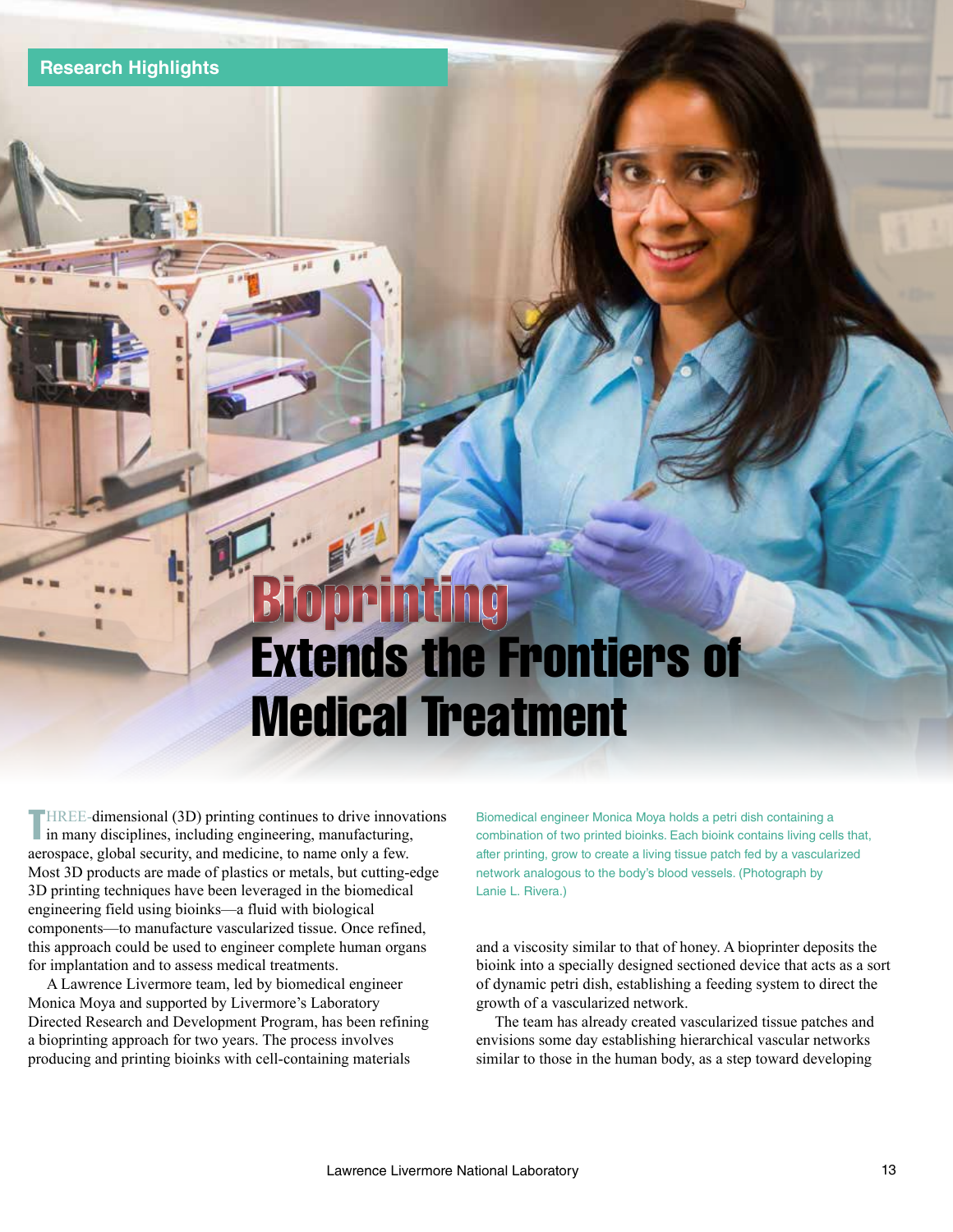larger 3D organs. Moya says, "Having a hierarchical, vascularized patch of tissue—meaning tissue with vessels that can be connected to and perfused—has great potential for medical implantation." These patches could transform approaches to organ repair, disease remedy, toxicology, and medical treatment testing.

## **A Dish for Feeding**

The team uses two different bioinks, each with ingredients engineered for specific printing approaches. All bioink components are derived from materials found in the human body or elsewhere in nature and modified for printability. The first type of bioink is self-assembly bioink, which forms the tissue material and contains endothelial cells, fibrin, and fibroblast cells. This bioink is printed

into the center section of the petri dish, with its endothelial cells forming the lining of blood vessels and generating the microvascular structure (see the box on p. 15).

 The fibrin in the self-assembly bioink results from the interaction of fibrinogen and thrombin, a combination of materials that the body uses to clot bleeding and form scabs. In the bioink, fibrin

Surrounded by the self-assembly bioink, strands of biotubing consist of fibroblast cells and alginate, a biocompatible, viscous polysaccharide generated from seaweed. The tubular structure is created by flowing the substance through a coaxial needle. (Photograph by Lanie L. Rivera.)

provides a temporary scaffold for tissue formation. The fibrinbased scaffold cues the fibroblast cells, which create structural supports, to go to work much like the cells would react to heal a wound. In this case, the cells replace the temporary scaffold with a more permanent structure, thus forming the vascular networks.

The self-assembly bioink is lined on two sides by printed biotubing, which is formed using a second bioink consisting of fibroblast cells and alginate, a biocompatible, viscous polysaccharide obtained from seaweed. The tubular structure is created by flowing the substance through a coaxial needle—a needle within a needle. Once laid down in the desired pattern, the tubing is locked into place by introducing calcium into the inner portion of the alginate tube. There, the positively charged





(left to right) To create vascularized tissue patches, coaxial channels are printed in a "dynamic" petri dish, where the printed product evolves after the material is initially laid down by the bioprinter. The innate network-forming instinct of the living cells in the mixture results in the growth of vascular networks, which supply nutrients to the cells that comprise the tissue. (See the full animation online at str.llnl.gov.)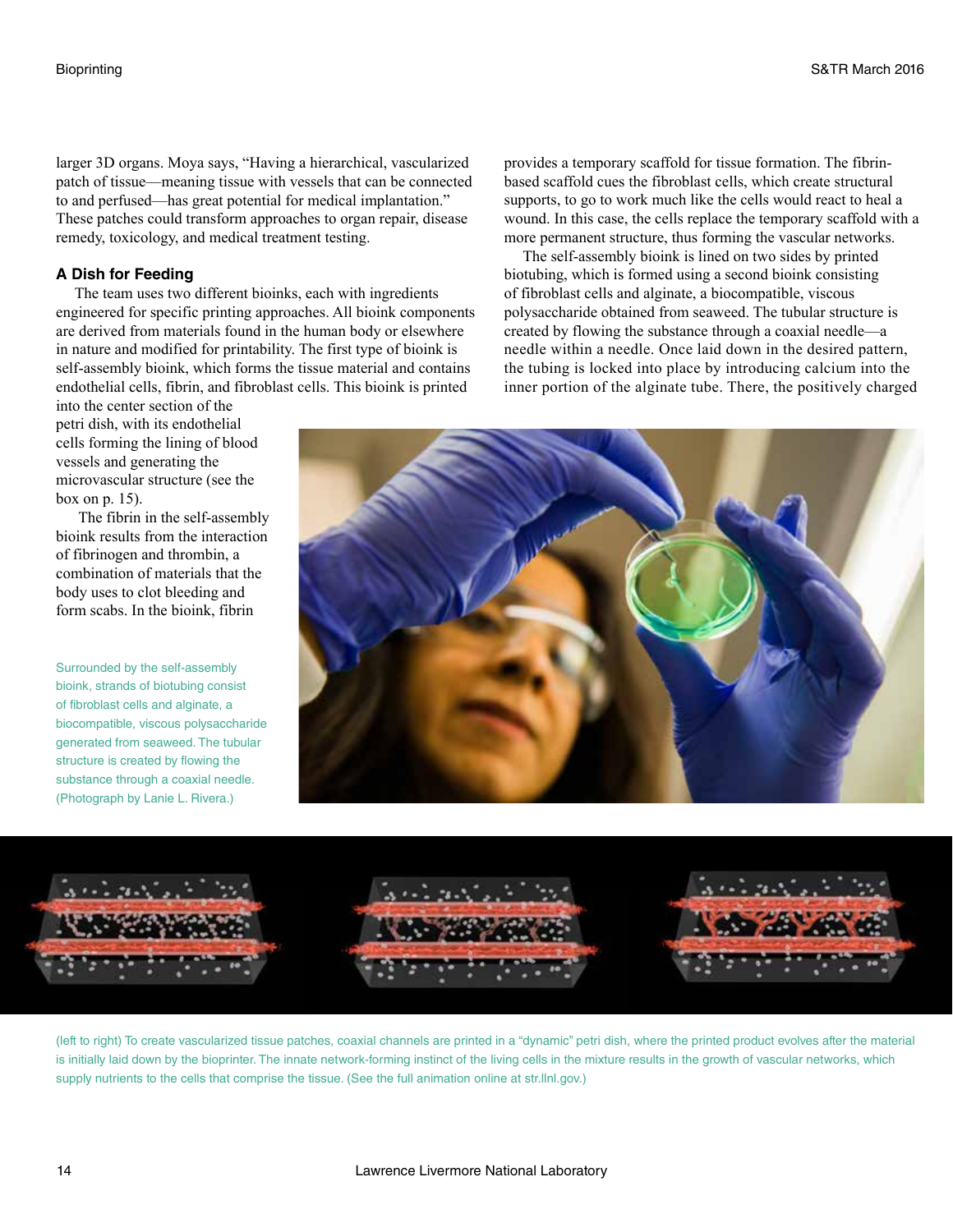calcium ions react with the negatively charged alginate, hardening the latter. Although stiff, the hardened biotubing is permeable to nutrients—much like blood vessels in the human body—so that fluid infused into the tubing diffuses into the surrounding tissue environment.

### **Priming the Pump**

In this project, Moya's team used a commercially available 3D printer for inorganic materials, which presented some hurdles. Cells cannot survive the high temperatures reached inside the printer's nozzles. Similarly, nozzle size presented a challenge—the narrow openings that enable high-resolution deposition can also subject cells to damaging levels of shear stress. To mitigate these issues, co-investigator Elizabeth Wheeler, who specializes in bioengineering and microfluidics, replaced the existing fluidics system with one suitable for bioprinting.

Wheeler notes that biomaterials are sensitive to flow rate, which must also be balanced with bioink viscosity. Immediately before the pumping and printing, the printer mixes the components of the self-assembly material, which

immediately start to gel, altering the bioink's viscosity and affecting the rate of extrusion. The team conducted rheology tests to help understand the exact point at which the materials gel. For printing, the ink should be in a liquid state, but not too watery—otherwise the gel will form puddles when it hits the print stage. The bioink may spray out if deposited too quickly but could clog the nozzles if deposited too slowly. "Elements of bioprinting, including the printer specifications, pose a sort of Goldilocks problem—everything has to be just right," explains Wheeler.

## **The Vessel Venture**

Once printed, the fibrin-and-cell bioink begins to generate vascular networks, directed by the cells' innate blueprint to form networks. "In contrast with additive manufacturing techniques, what we print is not the end product but the building block," notes Moya. "The cells self-assemble into the final form of the tissue patch." In the human body, vascular networks organize according to biochemicals (such as nutrients and other growth factors) or mechanical gradients (flow or pressures). Cells pay attention to these cues because in the body they guide the cells

# **One Size Does Not Fit All**

In the bioprinting approach used by Moya and her team, endothelial cells are taken from various organs. Although these cells have innate cues that spur vascular network formation, endothelial cells also establish different networks depending on the organ from which they originate. For example, the liver, which functions as the body's filter, has more pliable vessel networks to enable the organ's filtering function. In contrast, endothelial cells from the brain produce tight vessel networks that limit what crosses from the blood vessels into the brain. In short, each type of endothelial cell comes with a different type of vasculature—a challenge that the bioprinting of vessel networks must address. The Livermore team therefore focuses on creating bioinks that are compatible with all endothelial cell types and that leverage the endothelial cells' intrinsic ability to form networks suited to their specific environment.



Scanning electron micrographs show the vasculature of (left) a brain capillary network, (center) hepatic sinusoids in the liver, and (right) capillaries running along muscle fibers. (Images courtesy of *PLOS Biology*; the *Journal of Hepatology*; and the *Muscle, Ligaments and Tendons Journal*, respectively.)